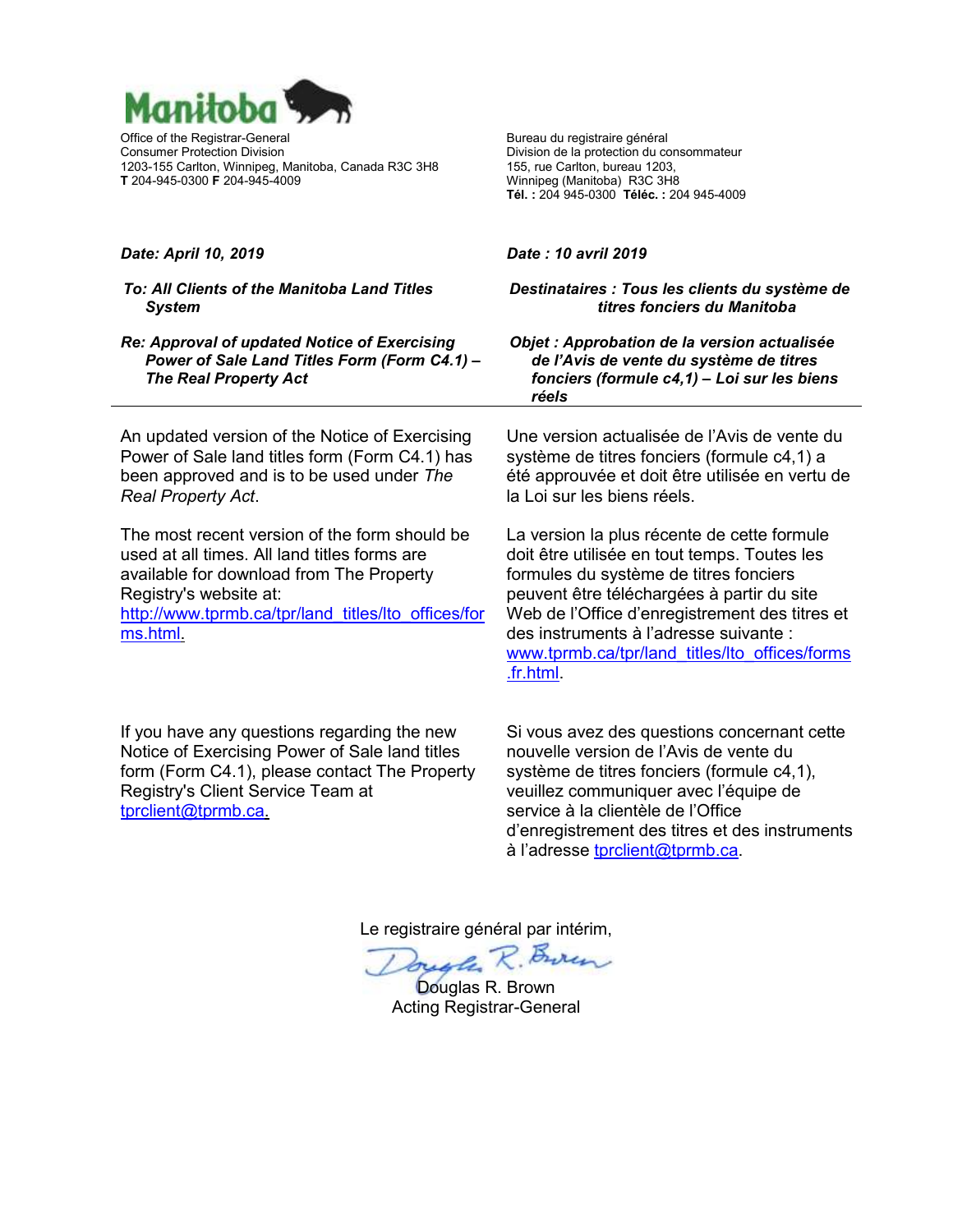## **SEE OTHER SIDE FOR AN IMPORTANT CONSUMER SCAM ALERT**

# **NOTICE OF EXERCISING POWER OF SALE Form C4.1**

| 1. TO:                                                                                                                                                                                                                                                                                                                                                                            |  |
|-----------------------------------------------------------------------------------------------------------------------------------------------------------------------------------------------------------------------------------------------------------------------------------------------------------------------------------------------------------------------------------|--|
| AND TO WHOM IT MAY CONCERN                                                                                                                                                                                                                                                                                                                                                        |  |
| 2. CIVIC ADDRESS / LOCATION <b>AND INTERNATION</b>                                                                                                                                                                                                                                                                                                                                |  |
|                                                                                                                                                                                                                                                                                                                                                                                   |  |
| 3. LAND DESCRIPTION                                                                                                                                                                                                                                                                                                                                                               |  |
| TITLE NUMBER(S) ______________<br>see schedule                                                                                                                                                                                                                                                                                                                                    |  |
|                                                                                                                                                                                                                                                                                                                                                                                   |  |
| 4. ______________________Condominium Corporation No. ______ (the "Corporation") gives notice that it is hereby commencing                                                                                                                                                                                                                                                         |  |
| sale and foreclosure proceedings under The Real Property Act, as allowed by The Condominium Act (the "Act"), based upon                                                                                                                                                                                                                                                           |  |
| the following:                                                                                                                                                                                                                                                                                                                                                                    |  |
| (a) As a result of a default in the payment of monies owing by you to the Corporation, a lien against the land described above                                                                                                                                                                                                                                                    |  |
| was created in favour of the Corporation and was registered in the <b>National Community Land Titles Office as number</b>                                                                                                                                                                                                                                                         |  |
| (the "Lien"). The default has continued for at least one month.                                                                                                                                                                                                                                                                                                                   |  |
| (b) By virtue of the Act, the Corporation has the right to enforce the Lien in the same manner as a mortgage is enforced under                                                                                                                                                                                                                                                    |  |
| The Real Property Act, through sale and foreclosure proceedings.                                                                                                                                                                                                                                                                                                                  |  |
| (c) By virtue of section 164 of the Act, the Lien has priority over every registered and unregistered encumbrance that secures                                                                                                                                                                                                                                                    |  |
| the payment of money or the performance of any other obligation and including a charge, mortgage or lien, unless stated                                                                                                                                                                                                                                                           |  |
| otherwise in the Act or the regulations thereto.                                                                                                                                                                                                                                                                                                                                  |  |
| (d) The DATE OF DEFAULT in payment that created the Lien is _____________________.                                                                                                                                                                                                                                                                                                |  |
| (e) The particulars of the default in payment are as follows: Delete inappropriate statement(s)                                                                                                                                                                                                                                                                                   |  |
| A default in the payment of common expenses assessed to you in the amount of \$<br>(i)<br>____ day of ____________________,  20 _____.                                                                                                                                                                                                                                            |  |
| occurred<br>(ii)                                                                                                                                                                                                                                                                                                                                                                  |  |
|                                                                                                                                                                                                                                                                                                                                                                                   |  |
| (f) As of the $\_\_\_\_$ day of $\_\_\_\_\_\_\_$ , 20 $\_\_\_\$ , the total amount of \$ $\_\_\_\_\_\_\_$ has not been<br>paid and is a debt due to the Corporation. This amount includes the default specified above, together with such penalties<br>and interest on the unpaid amount as are specified in the Declaration and / or By-laws of the Corporation, all payments of |  |
| common expenses and / or reserve fund contributions which have become due subsequent to the initial default and have not                                                                                                                                                                                                                                                          |  |
| yet already been paid.                                                                                                                                                                                                                                                                                                                                                            |  |
| see schedule                                                                                                                                                                                                                                                                                                                                                                      |  |
| (g) The Corporation has incurred and is incurring costs as a result of such default for which you may be liable. Those costs                                                                                                                                                                                                                                                      |  |
| may also include all reasonable legal costs and expenses incurred by the Corporation in collecting or attempting to collect the                                                                                                                                                                                                                                                   |  |
| unpaid amount and interest owing, including the costs of preparing and registering the Lien and its discharge.                                                                                                                                                                                                                                                                    |  |
|                                                                                                                                                                                                                                                                                                                                                                                   |  |
| 5. YOU MAY STOP THESE PROCEEDINGS AT ANY TIME PRIOR TO THE SALE OF THE PROPERTY OR THE<br>ISSUANCE OF TITLE TO THE CORPORATION BY PAYING ALL MONIES OWING BY YOU TO THE CORPORATION.                                                                                                                                                                                              |  |
|                                                                                                                                                                                                                                                                                                                                                                                   |  |
| (a) DETAILS OF HOW TO STOP THESE PROCEEDINGS: Strike out inappropriate statement(s)<br>Remedy the default set out in paragraph $4(e)$ by paying the amount specified in $4(f)$ above; and<br>(i)                                                                                                                                                                                  |  |
| Pay the costs of the Corporation for these proceedings; and<br>(ii)                                                                                                                                                                                                                                                                                                               |  |
| Pay to the Corporation interest at the rate of ________ % per annum on the total amount owing specified in 4(f) above, from the ______ day of ___________, 20__ to the date of payment (currently \$ __________ per day); and<br>(iii)                                                                                                                                            |  |
| Pay to the Corporation any further assessments of the common expenses which may have become due after the<br>(iv)<br>day of ________________________, 20__, together with interest at the rate of __________ % per annum<br>from the date that they were due to the date of payment to the Corporation.                                                                           |  |
| see schedule                                                                                                                                                                                                                                                                                                                                                                      |  |
|                                                                                                                                                                                                                                                                                                                                                                                   |  |
|                                                                                                                                                                                                                                                                                                                                                                                   |  |
|                                                                                                                                                                                                                                                                                                                                                                                   |  |
|                                                                                                                                                                                                                                                                                                                                                                                   |  |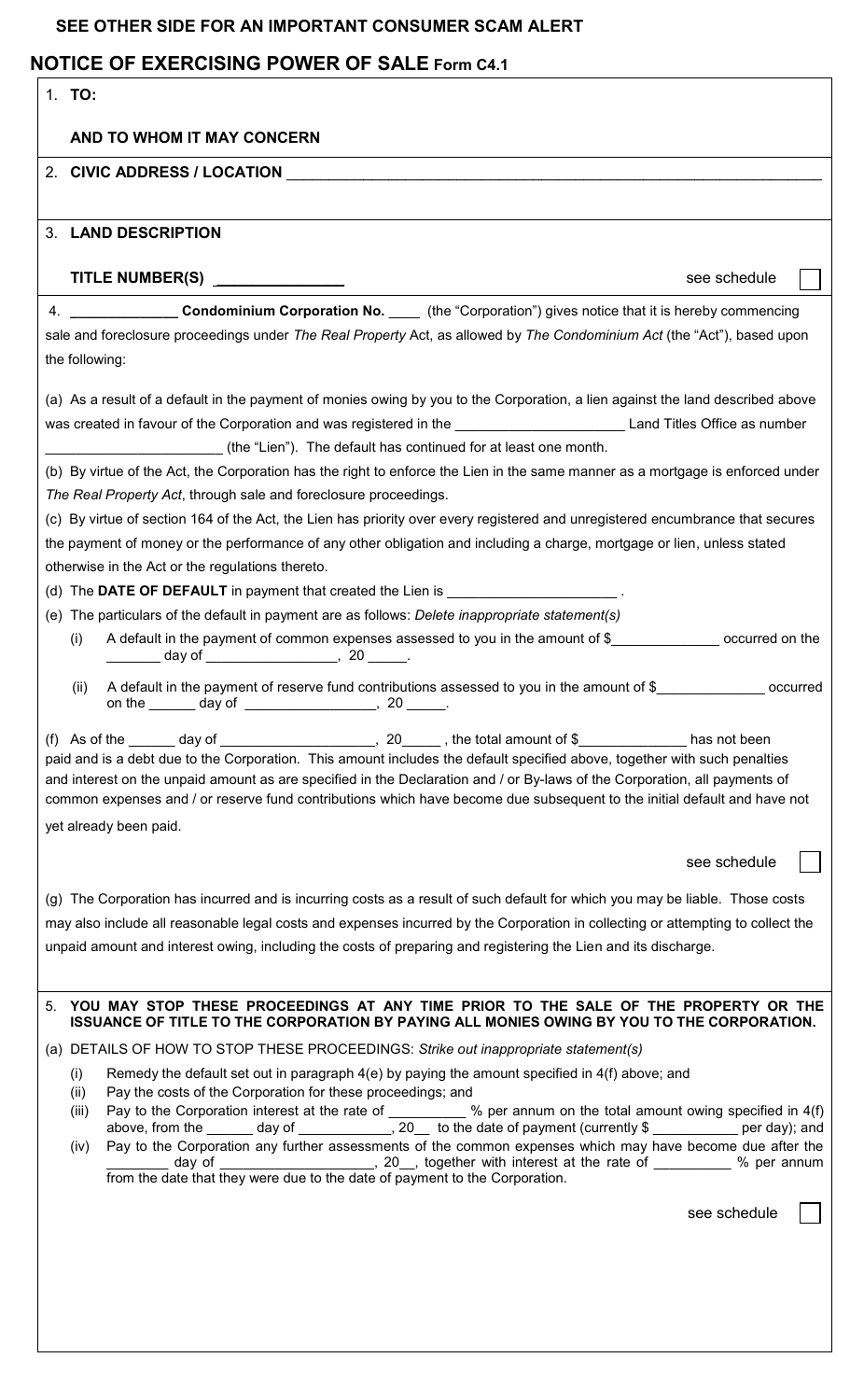| 6. | <b>FAILURE TO STOP THESE PROCEEDINGS:</b> If all the monies owing as set out above are not paid in full, the<br>Corporation will be entitled to resort to all the remedies provided for under The Real Property Act, including:                                                                            |
|----|------------------------------------------------------------------------------------------------------------------------------------------------------------------------------------------------------------------------------------------------------------------------------------------------------------|
|    | (a) SALE: The land may be sold by public auction or private contract. If the land sells for less than the amount of all monies<br>owing as set out above, you will be liable to the Corporation for the shortfall;                                                                                         |
|    | (b) FORECLOSURE: If the land is not sold at public auction or by private contract and if all the monies owing as set out<br>above have not been fully paid within six months after the DATE OF DEFAULT as set out in 4(d) above, the Corporation<br>may apply to become the owner of the land (foreclose). |
|    | 7. PAYMENT AND/OR INQUIRY MAY BE MADE TO:<br>SAME AS SET OUT IN BOX #9 BELOW OR                                                                                                                                                                                                                            |
|    |                                                                                                                                                                                                                                                                                                            |
|    | 8. SIGNATURE OF CORPORATION/AGENT                                                                                                                                                                                                                                                                          |
|    |                                                                                                                                                                                                                                                                                                            |
|    | <b>Name</b><br>date (YYYY/MM/DD)<br>signature                                                                                                                                                                                                                                                              |
| 9. | <b>INSTRUMENT PRESENTED FOR REGISTRATION BY</b> include address, postal code, contact person<br>and phone number and lien reference #                                                                                                                                                                      |
|    |                                                                                                                                                                                                                                                                                                            |
|    |                                                                                                                                                                                                                                                                                                            |
|    |                                                                                                                                                                                                                                                                                                            |

### **SALE AND FORECLOSURE SCAMS**

Losing your home or real estate through sale or foreclosure is frightening. Manitoba property owners are falling victim to con artists who offer to help you save your property, but will only make things worse.

The offer may sound good, but it is probably a scam.

- The con artist may urge you to sign a paper that gives your property to the con artist in exchange for low or no payments.
- The con artist may promise to give your property back to you after you meet certain conditions, such as making payments in very tight time limits.
- The con artist may tell you this is just another way to secure a loan.

If you are contacted by somebody who says they will "help you save your property":

- Contact your corporation. They may be able to work out an agreement with you that is within your budget.
- Get advice from a trusted lawyer or accountant.
- Don't sign anything until you talk to a trusted advisor.
- Don't trust any offer to lease back your property so you can buy it back over time. The offer may sound good but the conditions often make it impossible to buy back the property.
- Don't sign any papers in blank or with blank parts; information can be added later without you knowing. Demand copies of all documents you sign.

### **If you feel you have been the victim of fraud, contact the police.**

## **RIGHT TO TAXATION OF MORTGAGEE'S COSTS**

You are required to pay the costs of the mortgagee to stop these proceedings.

These costs must be in accordance with the Tariff of Costs established by the Registrar-General.

The Tariff of Costs is available online at http://www.tprmb.ca

If you believe that the costs you are being asked to pay are not in accordance with this Tariff, subsection 143(1) of *The Real Property Act* allows you to request a review of those costs by the District Registrar.

Subsection 143(2) of *The Real Property Act* provides that in conducting such a review, the District Registrar is to be guided by the Tariff of Costs.

More information about this process is available by calling 1-844-737-5684.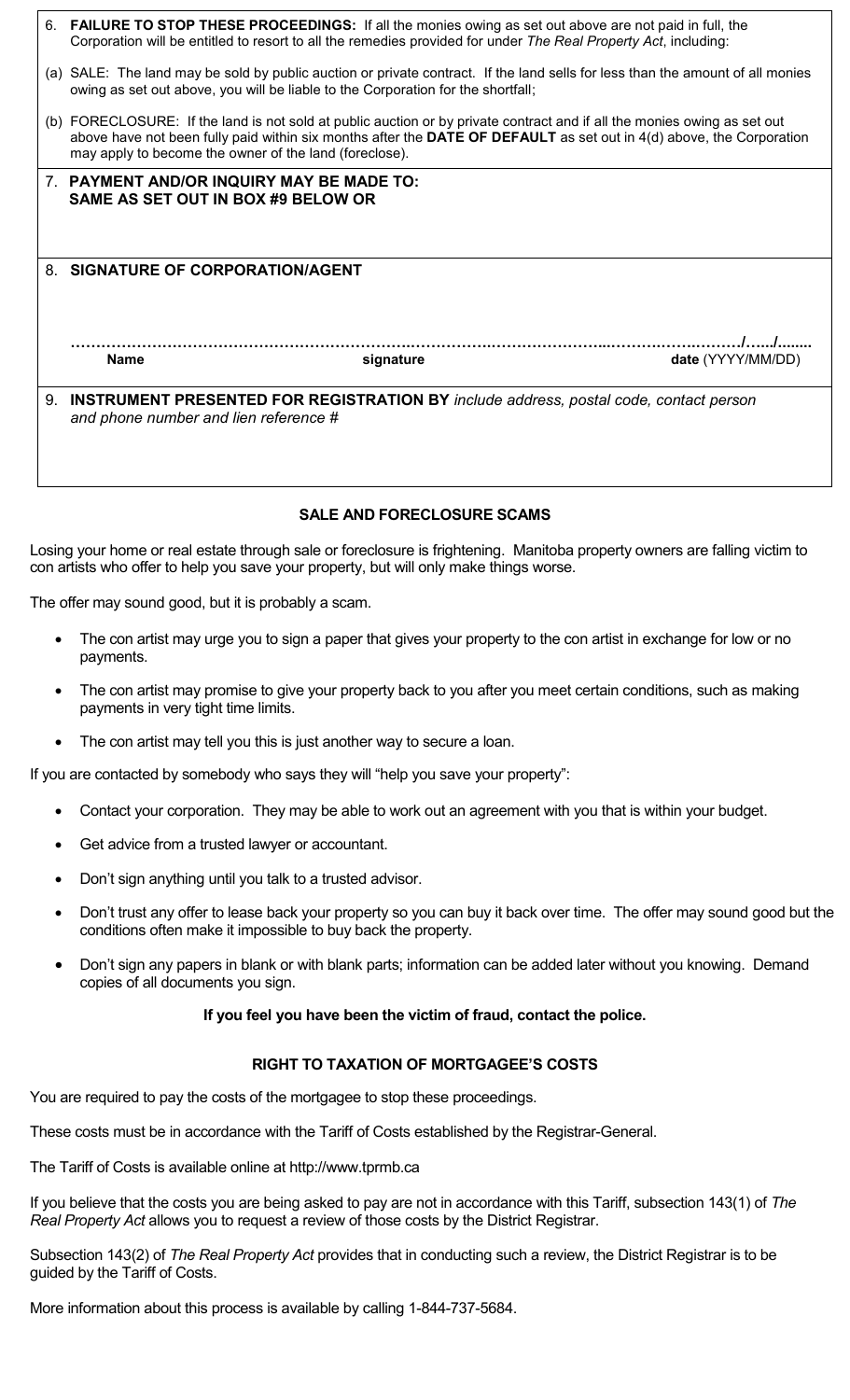## **VOIR AU VERSO L'AVIS IMPORTANT SUR LES FRAUDES**

# **AVIS DE VENTE Formule C4,1**

| <b>DESTINATAIRE:</b><br>1.<br>ET À QUI DE DROIT<br>2. ADRESSE RÉELLE / EMPLACEMENT<br><b>DESCRIPTION DU BIEN-FONDS</b><br>3.<br>NUMÉRO(S) DE TITRE ______________<br>voir annexe<br>a corporation condominiale n° _____ (la « Corporation »), donne avis qu'elle engage par les<br>4.<br>présentes les procédures de vente et de forclusion en vertu de la Loi sur les biens réels, tel que cela est autorisé par la Loi sur<br>les condominiums (la « Loi ») en se fondant sur ce qui suit : |
|-----------------------------------------------------------------------------------------------------------------------------------------------------------------------------------------------------------------------------------------------------------------------------------------------------------------------------------------------------------------------------------------------------------------------------------------------------------------------------------------------|
|                                                                                                                                                                                                                                                                                                                                                                                                                                                                                               |
|                                                                                                                                                                                                                                                                                                                                                                                                                                                                                               |
|                                                                                                                                                                                                                                                                                                                                                                                                                                                                                               |
|                                                                                                                                                                                                                                                                                                                                                                                                                                                                                               |
|                                                                                                                                                                                                                                                                                                                                                                                                                                                                                               |
|                                                                                                                                                                                                                                                                                                                                                                                                                                                                                               |
|                                                                                                                                                                                                                                                                                                                                                                                                                                                                                               |
|                                                                                                                                                                                                                                                                                                                                                                                                                                                                                               |
|                                                                                                                                                                                                                                                                                                                                                                                                                                                                                               |
|                                                                                                                                                                                                                                                                                                                                                                                                                                                                                               |
|                                                                                                                                                                                                                                                                                                                                                                                                                                                                                               |
| a) En raison d'un défaut de paiement de votre part à l'égard de la Corporation, le bien-fonds décrit ci-dessus a été grevé d'un                                                                                                                                                                                                                                                                                                                                                               |
| privilège en faveur de la Corporation qui a été enregistré au Bureau des titres fonciers de _________________________ sous le                                                                                                                                                                                                                                                                                                                                                                 |
| numéro _______________________(le « privilège »). Le défaut de paiement a continué pendant au moins un mois.                                                                                                                                                                                                                                                                                                                                                                                  |
| b) En vertu de la Loi, la Corporation a le droit de réaliser le privilège de la même manière qu'une hypothèque l'est en vertu de                                                                                                                                                                                                                                                                                                                                                              |
| la Loi sur les biens réels, soit en engageant des procédures de vente et de forclusion.                                                                                                                                                                                                                                                                                                                                                                                                       |
| c) Conformément à l'article 164 de la Loi, le privilège a priorité sur toute autre charge, enregistrée ou non, garantissant le                                                                                                                                                                                                                                                                                                                                                                |
| versement de la somme d'argent ou l'exécution d'une autre obligation, notamment une hypothèque ou un privilège, sauf<br>disposition contraire dans la Loi ou ses règlements d'application.                                                                                                                                                                                                                                                                                                    |
| d) La DATE DE DÉFAUT de paiement entraînant la création du privilège est le ______________________.                                                                                                                                                                                                                                                                                                                                                                                           |
| e) Les précisions relatives au défaut sont les suivantes : Supprimer tout énoncé qui ne s'applique pas                                                                                                                                                                                                                                                                                                                                                                                        |
| (i)                                                                                                                                                                                                                                                                                                                                                                                                                                                                                           |
| 20 .                                                                                                                                                                                                                                                                                                                                                                                                                                                                                          |
|                                                                                                                                                                                                                                                                                                                                                                                                                                                                                               |
| (ii)<br>______ jour de _______________ 20____.                                                                                                                                                                                                                                                                                                                                                                                                                                                |
|                                                                                                                                                                                                                                                                                                                                                                                                                                                                                               |
|                                                                                                                                                                                                                                                                                                                                                                                                                                                                                               |
| constitue une dette envers la Corporation. Ce montant comprend le défaut indiqué ci-dessus, en plus des pénalités et des                                                                                                                                                                                                                                                                                                                                                                      |
| intérêts courus sur le montant impayé tel que cela est énoncé dans la déclaration ou les règlements administratifs de la                                                                                                                                                                                                                                                                                                                                                                      |
| Corporation, tous les paiements de dépenses communes ou de contributions au fonds de réserve qui sont devenus payables                                                                                                                                                                                                                                                                                                                                                                        |
| à la suite du défaut initial et qui n'ont pas encore été payés.                                                                                                                                                                                                                                                                                                                                                                                                                               |
| voir annexe                                                                                                                                                                                                                                                                                                                                                                                                                                                                                   |
| g) La Corporation a engagé et engage actuellement des frais en raison de ce défaut que vous pouvez être tenu d'acquitter.                                                                                                                                                                                                                                                                                                                                                                     |
| Ces frais peuvent aussi comprendre tous les frais et toutes les dépenses juridiques raisonnables encourus par la Corporation                                                                                                                                                                                                                                                                                                                                                                  |
| pour collecter ou tenter de collecter le montant impayé et les intérêts payables, y compris les frais liés à la préparation et à                                                                                                                                                                                                                                                                                                                                                              |
| l'enregistrement du lien et de sa mainlevée.                                                                                                                                                                                                                                                                                                                                                                                                                                                  |
|                                                                                                                                                                                                                                                                                                                                                                                                                                                                                               |
|                                                                                                                                                                                                                                                                                                                                                                                                                                                                                               |
| 5. VOUS POUVEZ METTRE FIN AUX PRÉSENTES PROCÉDURES EN TOUT TEMPS, AVANT LA VENTE DU BIEN OU<br>LA DÉLIVRANCE DU TITRE À LA CORPORATION EN PAYANT L'INTÉGRALITÉ DE VOTRE DETTE À LA<br><b>CORPORATION.</b>                                                                                                                                                                                                                                                                                     |
| a) DÉTAILS SUR COMMENT METTRE FIN AUX PROCÉDURES : Biffer tout énoncé qui ne s'applique pas                                                                                                                                                                                                                                                                                                                                                                                                   |
| Corriger le défaut énoncé à la clause 4e) en payant le montant indiqué à la clause 4f) ci-dessus;<br>(i)                                                                                                                                                                                                                                                                                                                                                                                      |
| Payer les frais engagés par la Corporation pour les procédures;                                                                                                                                                                                                                                                                                                                                                                                                                               |
| (ii)                                                                                                                                                                                                                                                                                                                                                                                                                                                                                          |
| Payer à la Corporation un taux d'intérêt de _________ % par année sur le montant total dû indiqué à la clause 4f) ci-<br>(iii)<br>jour);                                                                                                                                                                                                                                                                                                                                                      |

après le \_\_\_\_\_\_\_ jour de \_\_\_\_\_\_\_\_\_\_\_\_\_\_\_\_\_\_\_\_ 20\_\_, en plus des intérêts à un taux de \_\_\_\_\_\_\_\_\_\_ % par année à partir de la date où elles sont devenues payables jusqu'à la date de leur paiement à la Corporation.